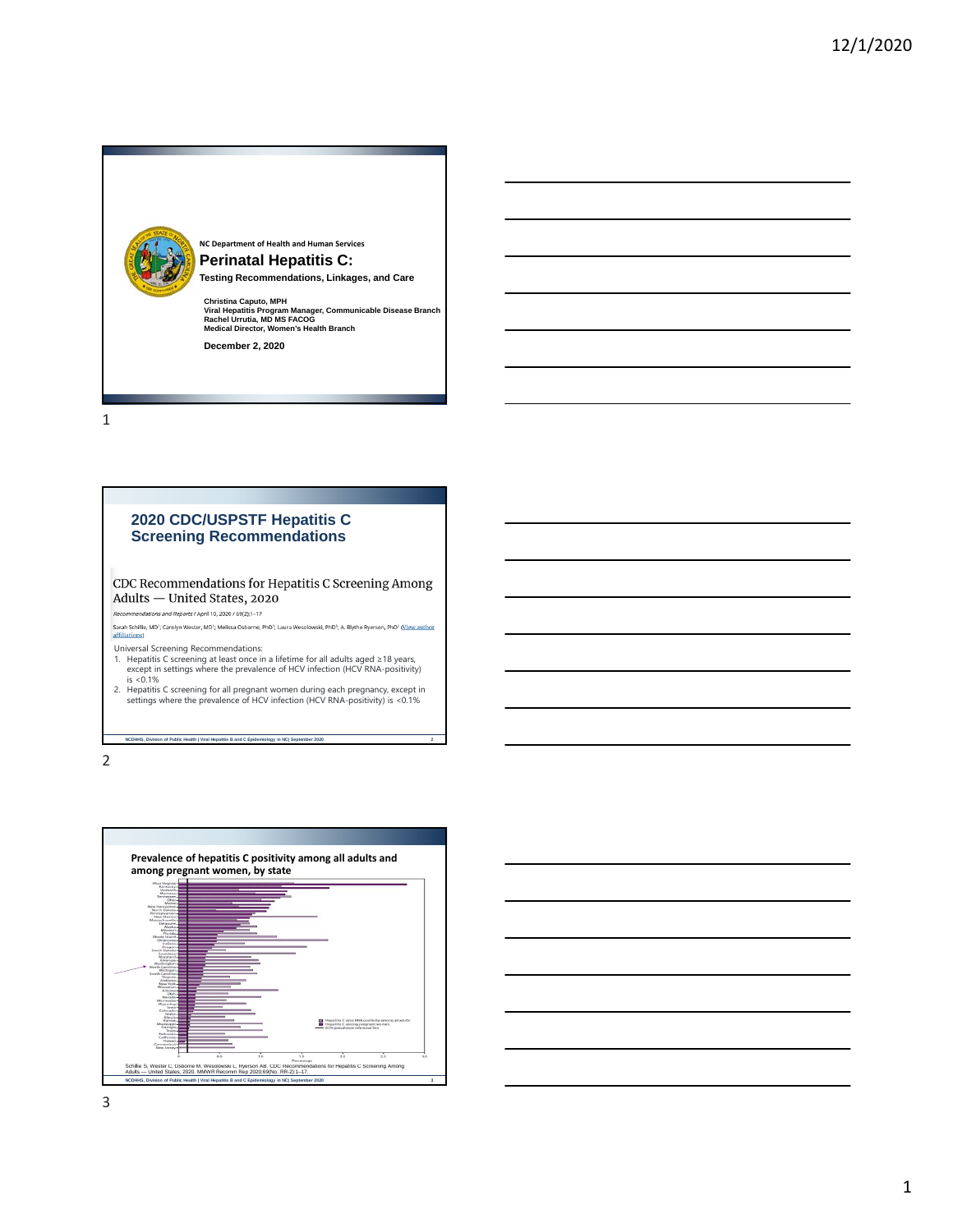## **HCV screening in FY 2020-2021 AA**

• **Recommended only in high risk women as per previously: NO CHANGE**

**NCDHHS, Division of Public Health | Viral Hepatitis B and C Epidemiology in NC| September 2020 4**

• **Stay posted for future changes to AA**

## 4

## **Outline of Presentation**

- **What is Hepatitis C (HCV)?**
- **Epidemiology of HCV in North Carolina**
- **Screening for and Diagnosing HCV**
- **Management of +HCV during pregnancy**
- **Management of +HCV over life course**
- **North Carolina HCV Management Resources**

**NC** Division of Public Health | Viral Hepatitis B and C Epidemiology in NC| September 2020

## 5

## **HCV Infection**



- RNA virus
- Blood-borne transmission primarily
- Incubation: 2-12 weeks

**NCD ACTES INCORDING HEALTH INC. And C Epidemion of Public Health | Viral Hepatitis B and C Epidemiology** 

- Under-reported as many are asymptomatic
- CDC Case definition: An illness with discrete onset of any sign or symptom consistent with acute viral hepatitis (e.g., fever, headache, malaise, anorexia, nausea, vomiting, diarrhea, and abdominal pain), **AND**(a) jaundice **OR** (b) peak ALT level >200

6

**CDC**, https://www.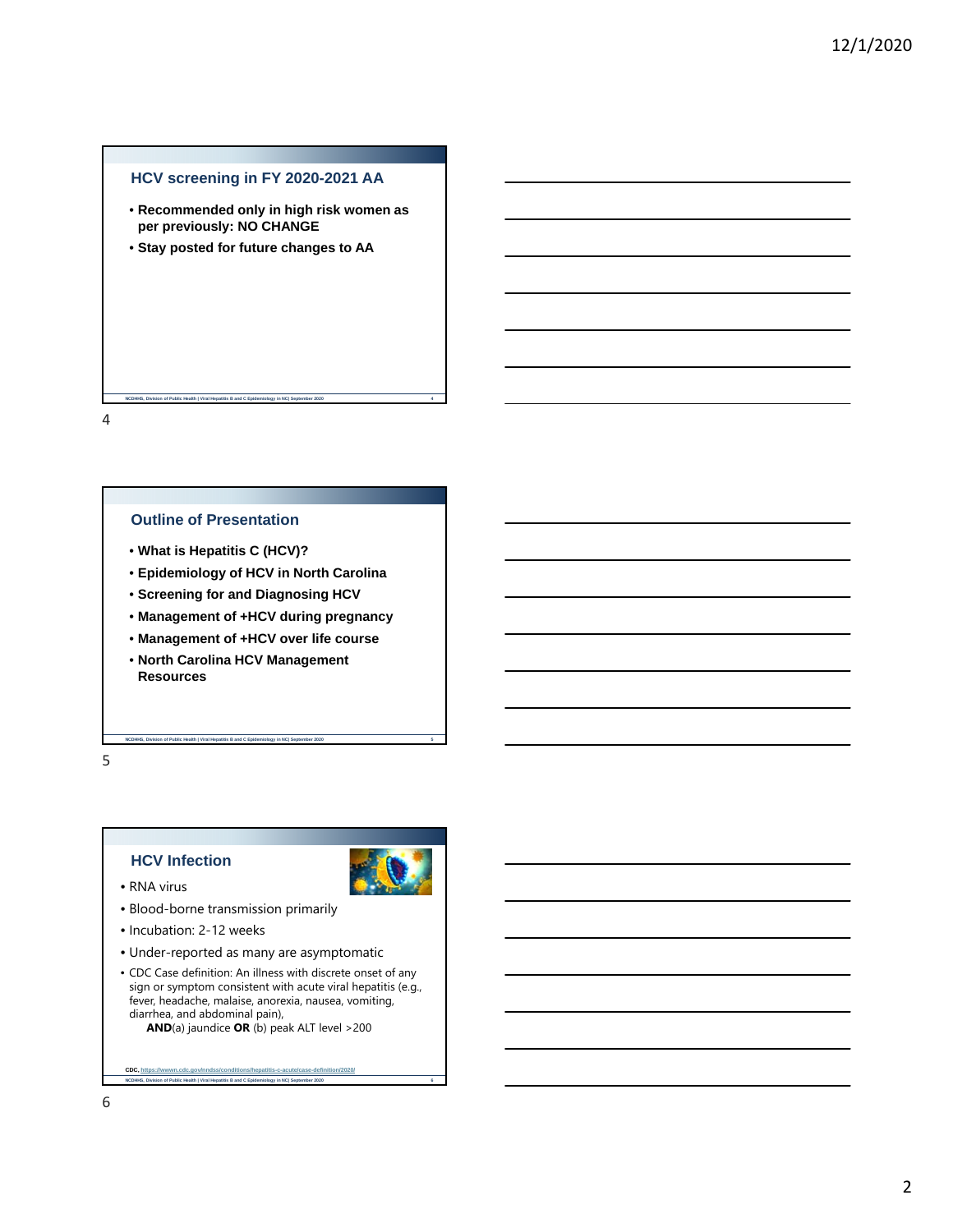## **HCV Transmission**

- Most commonly transmitted:
	- − Injection drug use (prevalence up to 50%)
	- − Congenital transmission
- Also transmitted:
	- − Sexual activity
	- − Sharing personal items (e.g. razor, toothbrush)
	- − Health care procedures (e.g. injections)
	- − Unregulated tattoo
	- − Blood or organ receipt (rare since 1992)
	- − Healthcare associated needle-stick injury

**NCDHHS, Division of Public Health | Viral Hepatitis B and C Epidemiology in NC| September 2020 7 CDC, https://www.cdc.gov/hepatitis/hcv/hcvfaq.htm**

7

#### **Consequences of HCV**

- Most common bloodborne infection in US − 50% undiagnosed
	- − 15,713 US deaths attributed to HCV in 2018
- 75% will develop a chronic infection
- 5%-25% of all those infected will develop cirrhosis within 10-20 years
	- − 3%-6% annual risk of hepatic failure
- Other manifestations: hepatocellular carcinoma, diabetes, kidney disease, and hematologic diseases
- 90% of those can be treated with current regimens regardless of genotype(s)

**NCD** S, Division of Public Health | Viral Hepatitis B and C Epidemiology in NC| September 2020 CDC, https://www.cdc.gov/hepatitis/hcv/hcvfaq.htm#

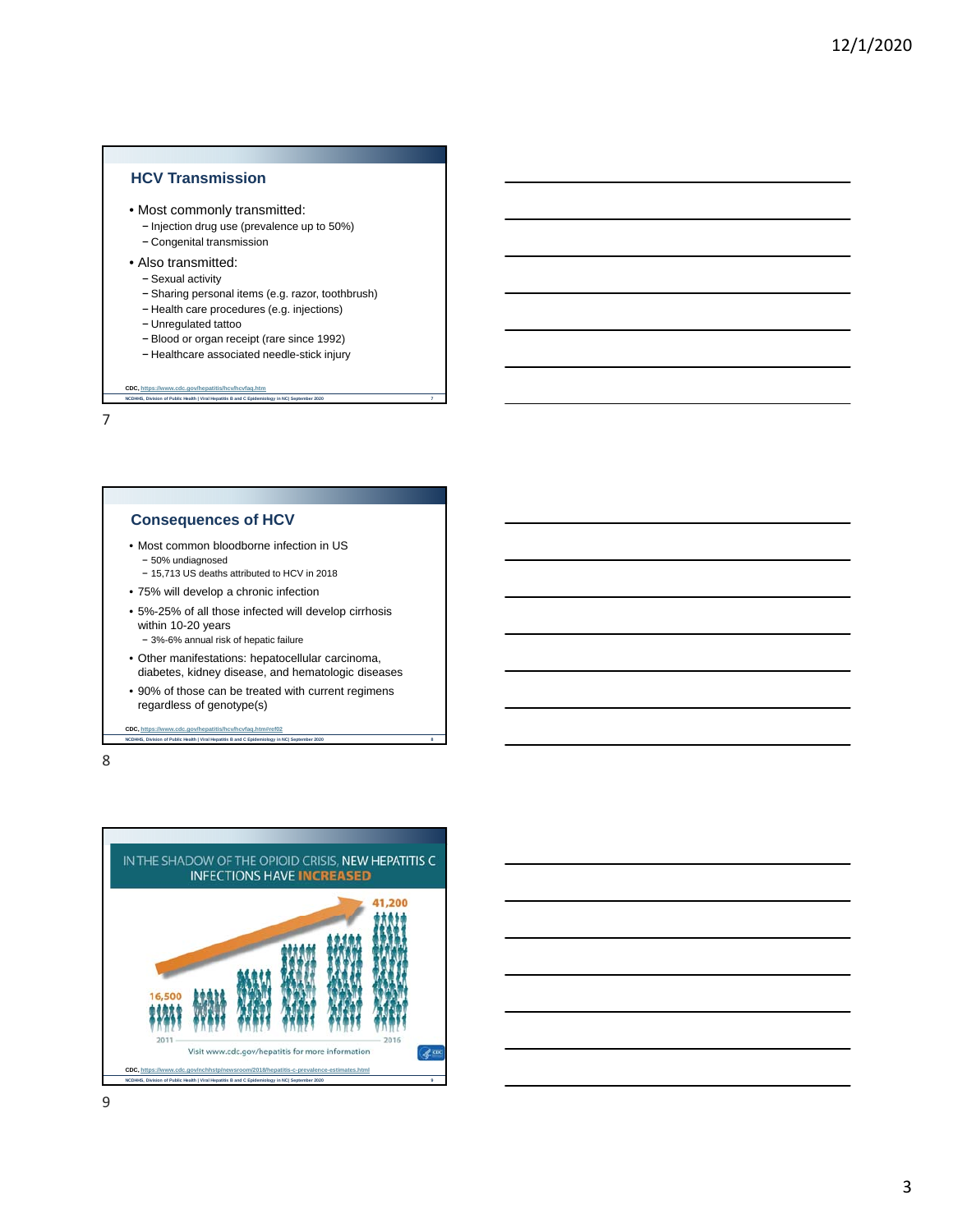



**NCDHHS, Division of Public Health | Viral Hepatitis B and C Epidemiology in NC| September 2020 11**



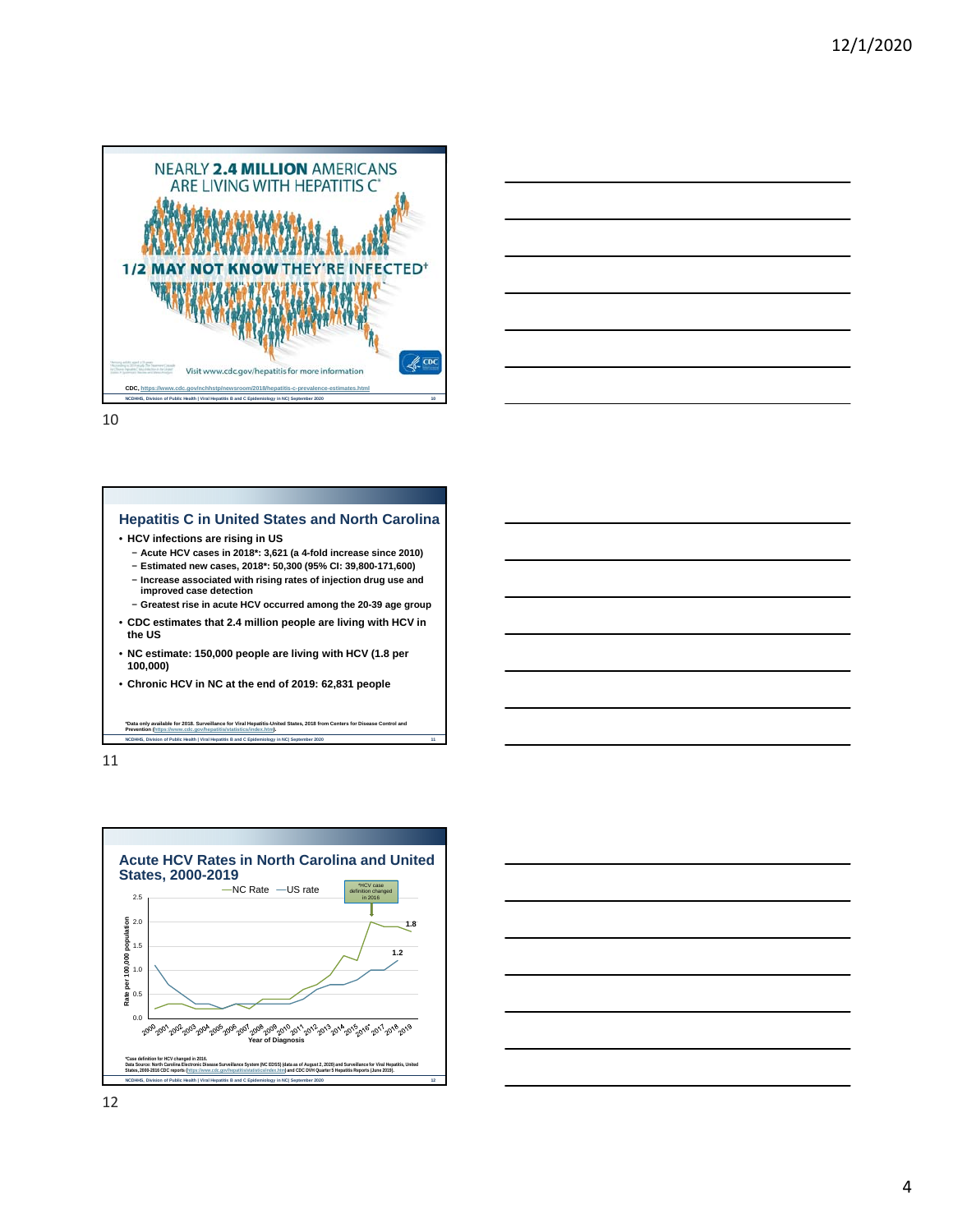









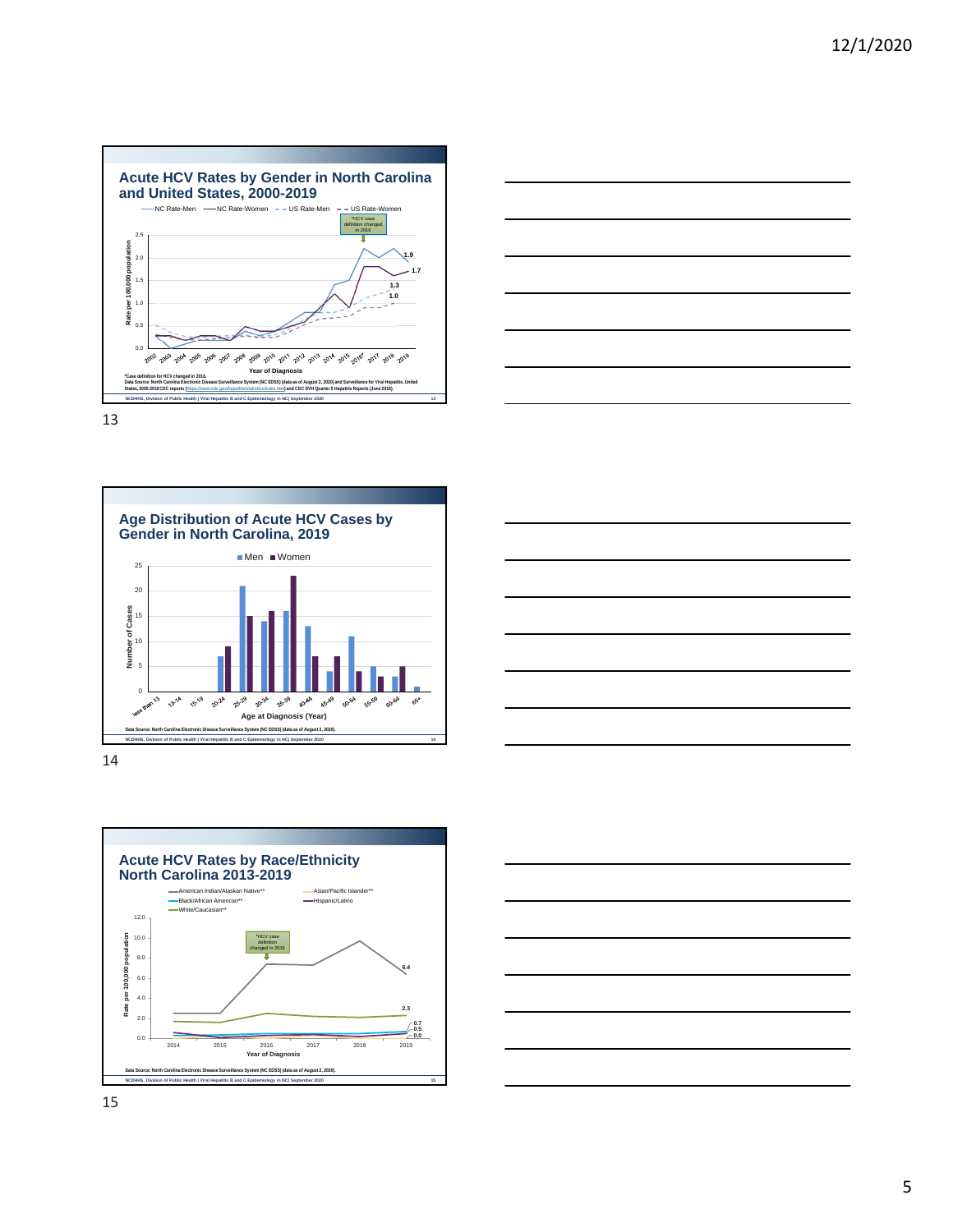









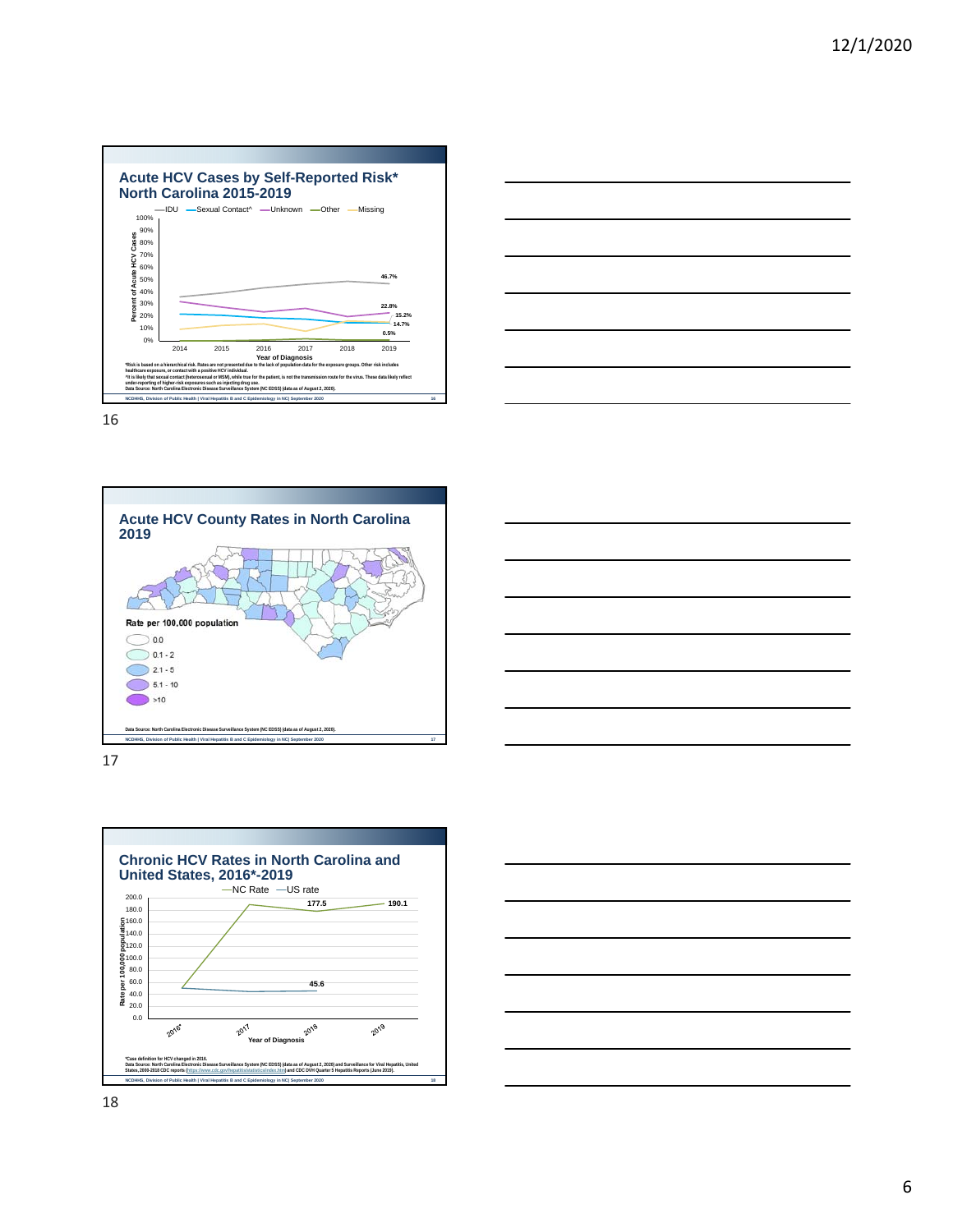





20

#### **Perinatal HCV**

- Given the rise in HCV among younger women, there is concern for more perinatal HCV cases − Currently 1,700 cases per year in the US
- Vertical transmission risk for HCV viral RNA positive mothers: 5%-7%

− NC numbers not available

**NC** Biology in NC| September 2021 **2121 Bearth III Hepatitis B and C Epidemiology in NC| September 2020** 

• CDC now recommends universal screening in every pregnancy with reflex to HCV RNA if positive as well as repeat screening in people with continuing risk factors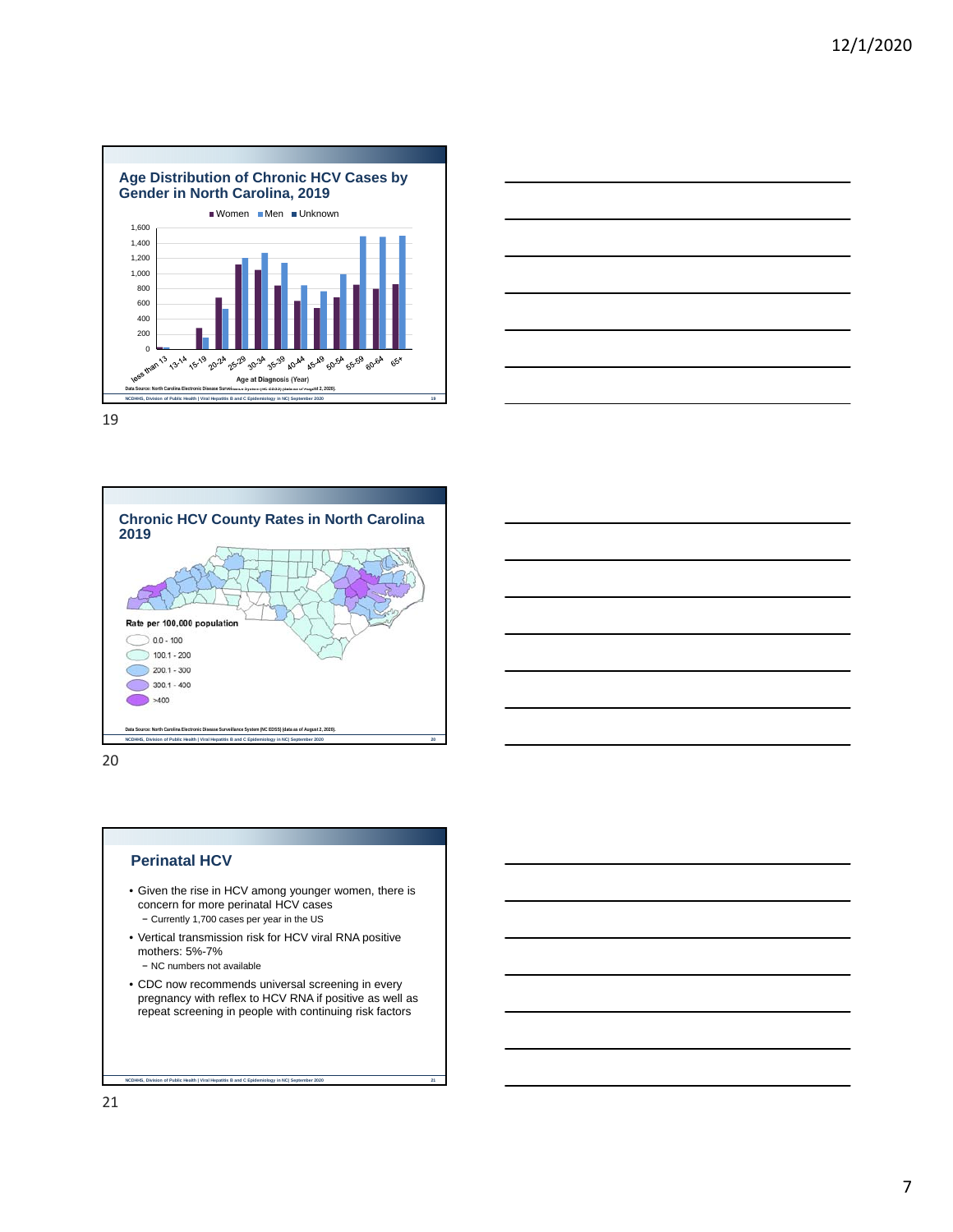## **USPSTF Screening Recommendation**

- **Recommends screening for HCV infection in adults aged 18-79**
	- − **Pregnant women should be screened; consider screening pregnant women less than 18**

**NCDHHS, Division of Public Health | Viral Hepatitis B and C Epidemiology in NC| September 2020 22**

- − **Most adults need to be screened only once**
- − **Those with ongoing risk factors should be screened periodically**

22

**USPSTF March 2020 https: screening#tab**

#### **CDC HCV Screening: Universal**

- Hepatitis C screening at least once in a lifetime for **all adults** aged 18 years and older, except in settings where the prevalence of HCV infection (HCV RNA-positivity) is less than 0.1%\*
- Hepatitis C screening for **all pregnant women during each pregnancy**, except in settings where the prevalence of HCV infection (HCV RNA-positivity) is less than 0.1%\*

**Ith | Viral Hepatitis B and C Epidemiology in NC| September 2020** CDC, April 2020 https://www.cdc.gov/mmwr/volumes/69/rr/rr6902a1.ht

23

#### **CDC HCV Screening: One-time**

- **One-time hepatitis C testing regardless of age or setting prevalence among people with recognized conditions or exposures**:
	- HIV
	- Ever injected drugs
	- People who ever received maintenance hemodialysis or have persistently abnormal ALT
	- Prior recipients of transfusions or organ transplants, including before 1992
	- Healthcare, emergency medical, and public safety personnel after needle sticks, sharps, or mucosal exposures to HCV-positive blood
	- Children born to mothers with HCV infection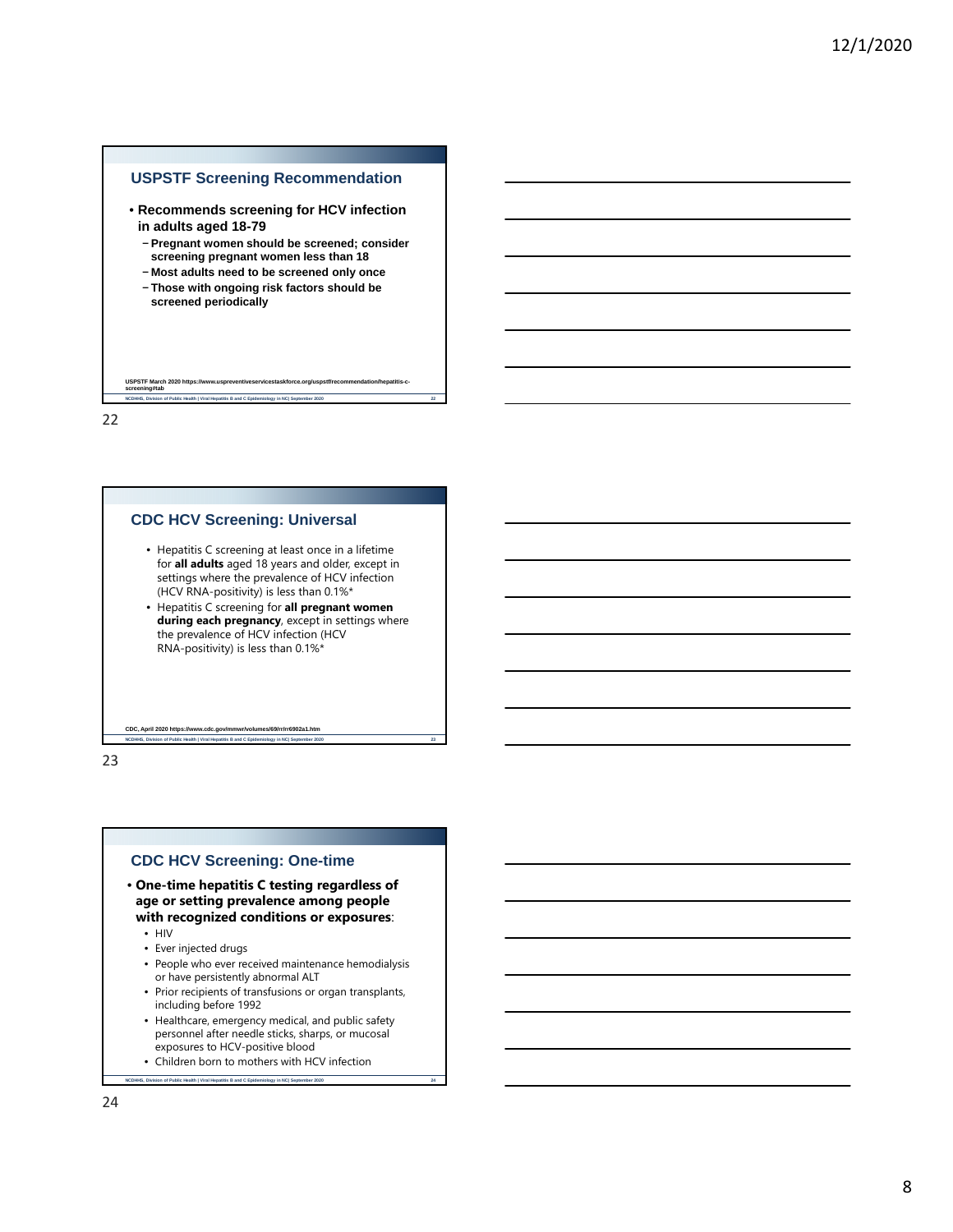

- **Routine periodic testing for people with ongoing risk factors**, while risk factors persist:
	- Injection drug use
	- Maintenance hemodialysis
- **Any person who requests hepatitis C testing** should receive it, regardless of disclosure of risk, because many people may be reluctant to disclose stigmatizing risks

**NCDHHS, Division of Public Health | Viral Hepatitis B and C Epidemiology in NC| September 2020 25**

25



26



27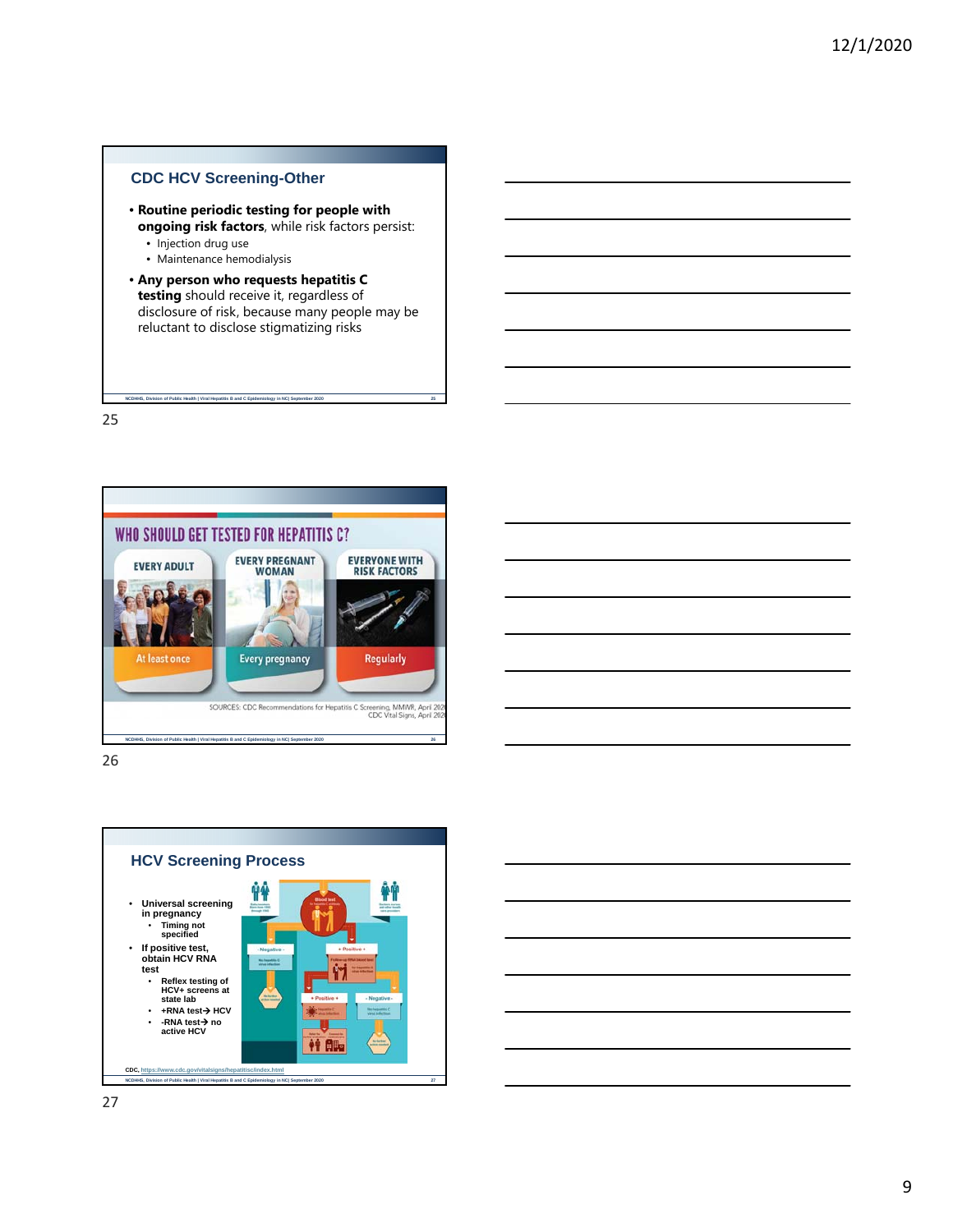



| <b>TEST QUTCOME</b>                                          | <b>INTERPRETATION</b>     | <b>FURTHER ACTIONS</b>                                                                                                                                                                                                                                                                                                                              |
|--------------------------------------------------------------|---------------------------|-----------------------------------------------------------------------------------------------------------------------------------------------------------------------------------------------------------------------------------------------------------------------------------------------------------------------------------------------------|
| <b>HCV</b> antibody nonreactive                              | No HCV antibody detected  | Sample can be reported as nonreactive for HCV antibody. No further action required.<br>If recent exposure in person tested is suspected, test for HCV RNA.*                                                                                                                                                                                         |
| <b>HCV</b> antibody reactive                                 | Presumptive HCV infection | A repeatedly reactive result is consistent with current HCV infection, or past HCV infection that<br>has resolved, or biologic false positivity for HCV antibody. Test for HCV RNA to identify current<br>infection.                                                                                                                                |
| <b>HCV</b> antibody reactive,<br><b>HCV RNA</b> detected     | Current HCV infection     | Provide person tested with appropriate counseling and link person tested to care<br>and treatment. <sup>1</sup>                                                                                                                                                                                                                                     |
| <b>HCV</b> antibody reactive,<br><b>HCV RNA</b> not detected | No current HCV infection  | No further action required in most cases.<br>If distinction between true positivity and biologic false positivity for HCV antibody is desired,<br>and if sample is repeatedly reactive in the initial test, test with another HCV antibody assay.<br>In certain situations, <sup>4</sup> follow up with HCV RNA testing and appropriate counseling. |

29

## **HCV screening counseling**

**NCD Signal Health | Viral Hepatitis B and C Epidemiology in NC| September 2020** 

- Patients should at least verbally consent and may opt out
- Can treat HCV testing under general consent similar to HBV and HIV testing
- Positive testing associated with high risk of past or current injection drug use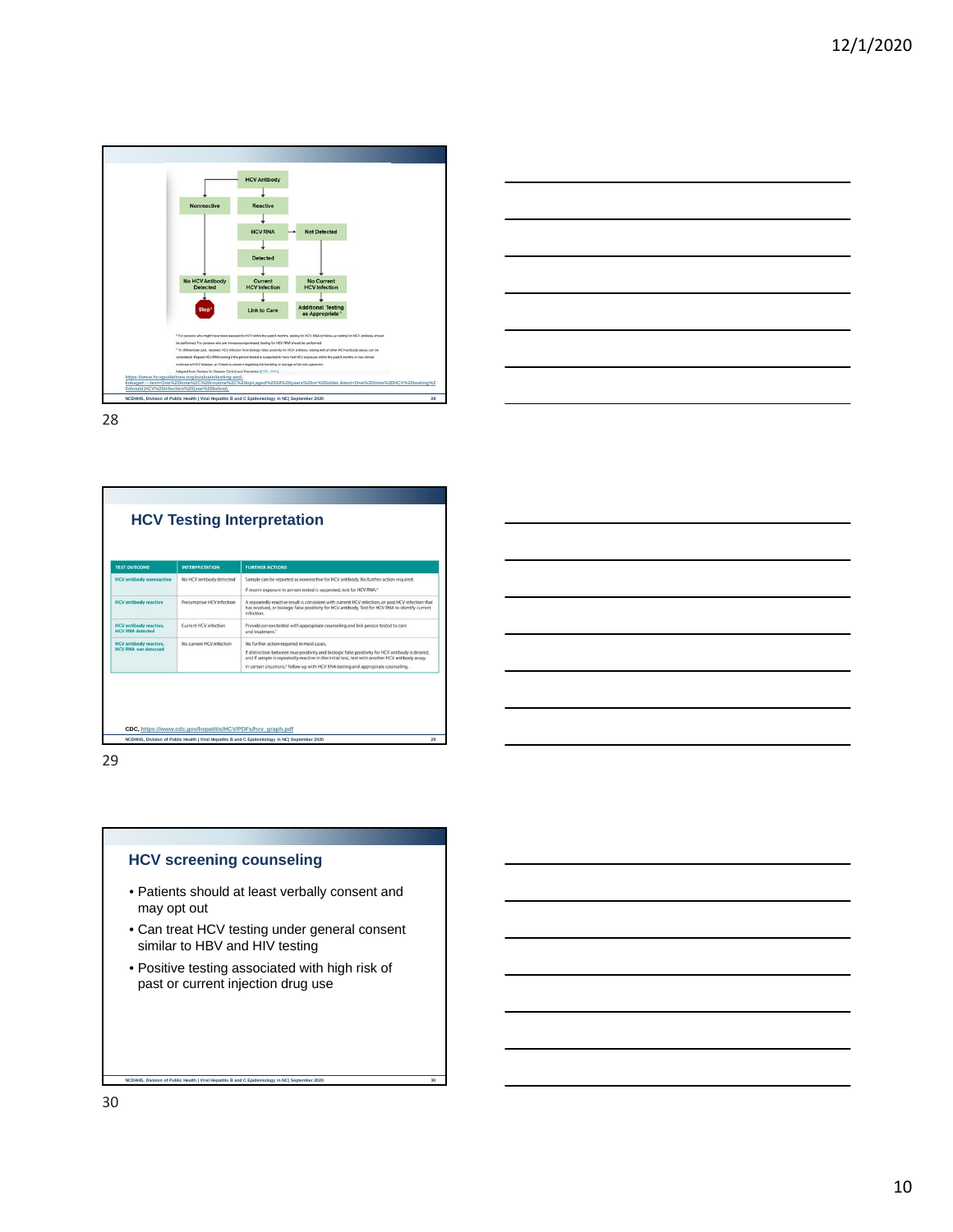## **Prevention of Perinatal Transmission**

SMFM Guidelines 2017

- No vaccine, prophylaxis or treatment available in pregnancy
- Choose amniocentesis over chorionic villous sampling
- Cesarean delivery should not be chosen solely for the indication of Hepatitis C

**NCDHHS, Division of Public Health | Viral Hepatitis B and C Epidemiology in NC| September 2020 31**

**SMFM, https://www.smfm.org/publications/248-smfm-consult-series-43-hepatitis-c-in-pregnancy-screening-**

- Internal fetal monitoring, prolonged rupture of membranes and episiotomy should be avoided
- Breastfeeding is encouraged

**treatment-and-management**

31

#### **Perinatal Transmission Prevention**

- All babies born to HCV+ mothers should be tested at 18 months of age or older for perinatal transmission
- 20%-50% of babies with HCV+ mothers are currently appropriately tested for HCV
- Rates are much lower among Black babies than white babies
- "Cascade to Care"
- − Universal screening in pregnancy→HCV viremic $\rightarrow$ linked to care $\rightarrow$ infants tested at 18 months $\rightarrow$ HCV+ infants linked to care **https://pubmed.ncbi.nlm.nih.gov/32060140/ https://pubmed.ncbi.nlm.nih.gov/29720535/ https://pubmed.ncbi.nlm.nih.gov/31292149/**

**NCD Health | Viral Hepatitis B and C Epidemiology in NC| September 2021** 



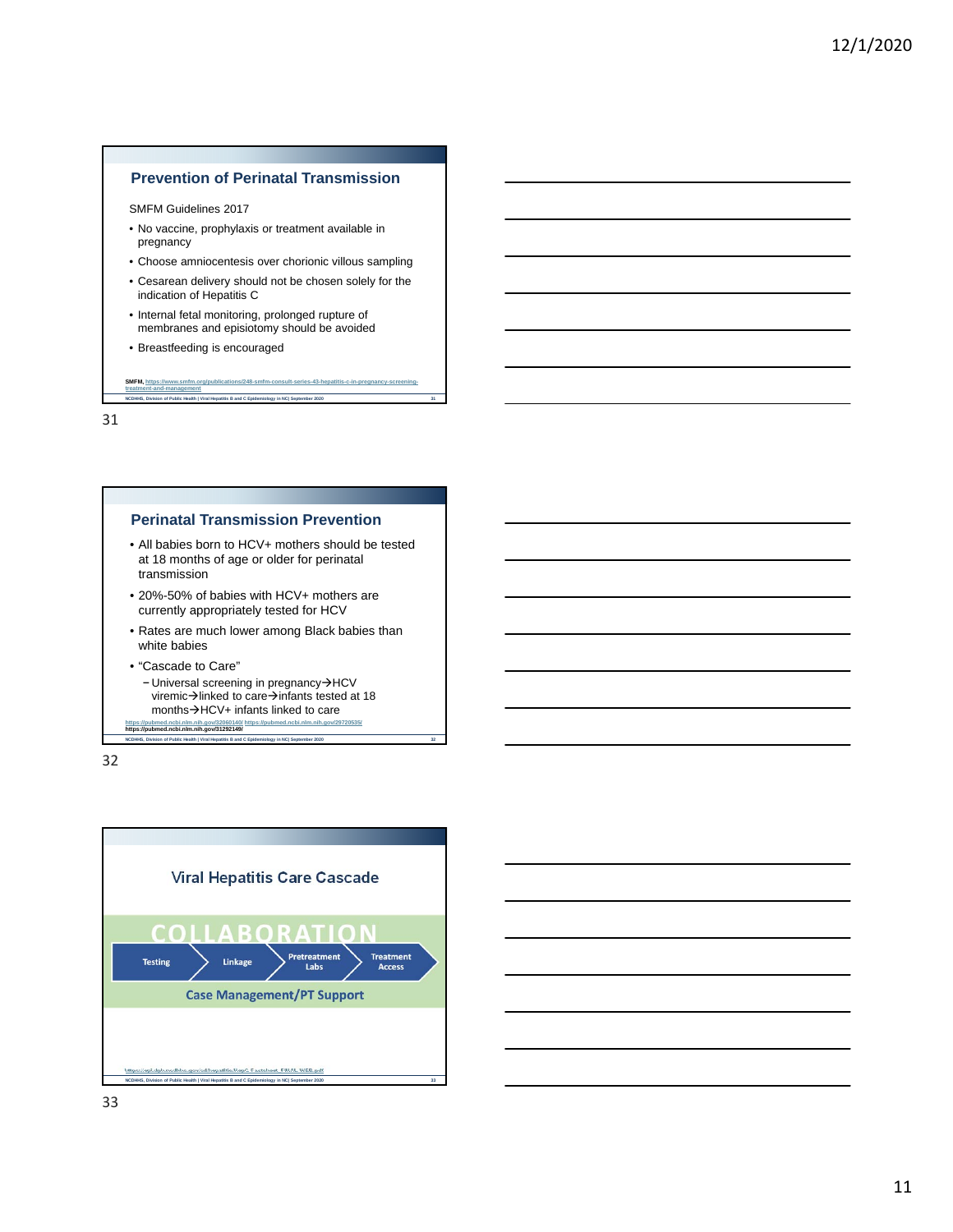## **Prevention of liver disease**

- Active hepatitis A and B outbreaks are occurring in NC
- Combined infection increases risks associated with HCV infection
- Hepatitis A/B vaccination is strongly recommended in HCV+ patients during pregnancy
- Twinrx is available for all patients without documentation of prior full HBV series

**NCDHHS, Division of Public Health | Viral Hepatitis B and C Epidemiology in NC| September 2020 34**

34



35



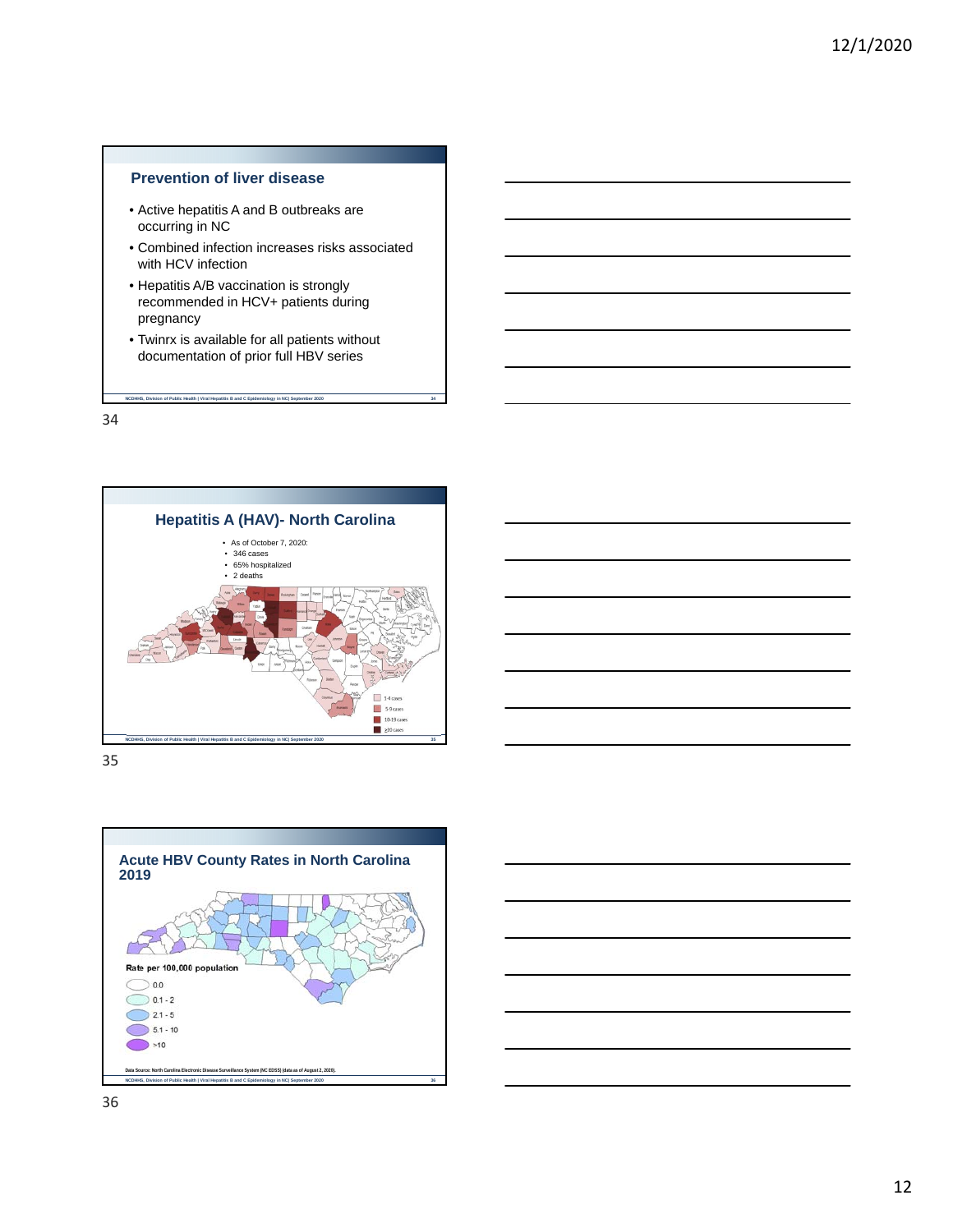## **Long-term management of HCV**

- Direct-acting antiviral treatments (DAAs) NOT FDA approved in pregnancy but will treat 95%-98% of infections
	- − Care linkage postpartum is important
	- GI v. trained primary care physicians − Reinfection possible
	-
- Secondary Prevention strategies
	- − Abstain from alcohol for life
	- − Safe sex practices including condoms, lube and avoiding rough sex/fisting

**NCDHHS, Division of Public Health | Viral Hepatitis B and C Epidemiology in NC| September 2020 37**

- − Harm reduction for injection drug use
- − Substance use disorder treatment

37

#### **MPW coverage**

- Per Medicaid HCV treatment and GI referral should be covered by MPW (communication 10/2020)
- Use appropriate Pregnancy-related ICD-10 codes: O98.4 Viral hepatitis complicating pregnancy, childbirth and the puerperium
	- − O98.411 …… first trimester
	- − O98.412 …… second trimester

**NS, Division of Public Health | Viral Hepatitis B and C Epidemiology in NC| September 2020** 

- − O98.413 …… third trimester
- − O98.43 Viral hepatitis complicating the puerperium

38

#### **HCV+ Counseling**

- Explain what results mean;
	- − HCV is treatable (95%-98% will respond to DAA)
	- − Limited mother-to-child transmission
	- − You can still breastfeed
	- − Treatment approved for children 3 and up
- Ask about other resources mom might need?
	- − Limit stigmatizing language
	- − Mom's might be resistant to talk about drug use; offer a variety of services from harm reduction to food services to housing resources to counsel
	-

**NCD Sides Inc. Act Archael Health | Viral Hepatitis B and C Epidemiology in NC| September 2020** 

− Drug User Health Resource Guide: **https://epi.ncpublichealth.info/cd/hepatitis/DrugUserHealthResou rceGuide\_10.14.20‐WEB.pdf**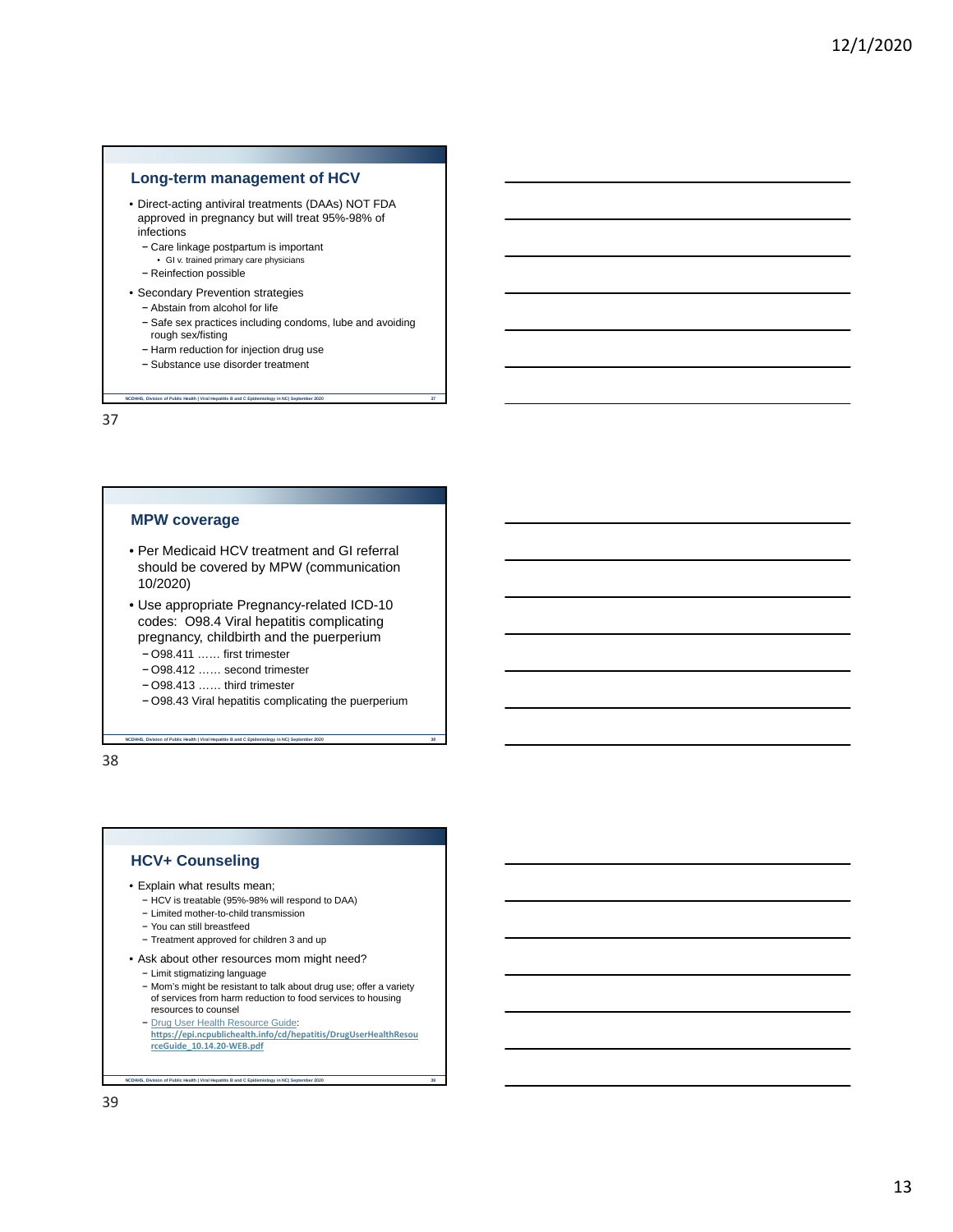|       | <b>Viral Hepatitis</b>                    |                 |                                                |
|-------|-------------------------------------------|-----------------|------------------------------------------------|
| Virus | <b>Transmission Routes</b>                | Vaccine         | Cure                                           |
| A     | Fecal/Oral                                | Yes             | <b>Acute illness</b><br>results in<br>immunity |
| в     | <b>Blood</b> to blood &<br>sexual contact | Yes             | No cure<br>(treatment available)               |
| C     | <b>Blood</b> to blood                     | $\mathbf{X}$ No | Curable<br>(8-13 week treatment)               |

| <u> Alexandro de la contrada de la contrada de la contrada de la contrada de la contrada de la contrada de la con</u> |                                                                                                                      |
|-----------------------------------------------------------------------------------------------------------------------|----------------------------------------------------------------------------------------------------------------------|
|                                                                                                                       |                                                                                                                      |
|                                                                                                                       |                                                                                                                      |
|                                                                                                                       |                                                                                                                      |
|                                                                                                                       |                                                                                                                      |
|                                                                                                                       |                                                                                                                      |
|                                                                                                                       |                                                                                                                      |
|                                                                                                                       |                                                                                                                      |
|                                                                                                                       |                                                                                                                      |
|                                                                                                                       |                                                                                                                      |
|                                                                                                                       |                                                                                                                      |
|                                                                                                                       | <u> Andreas Andreas Andreas Andreas Andreas Andreas Andreas Andreas Andreas Andreas Andreas Andreas Andreas Andr</u> |
|                                                                                                                       |                                                                                                                      |
| and the control of the control of the                                                                                 |                                                                                                                      |



41



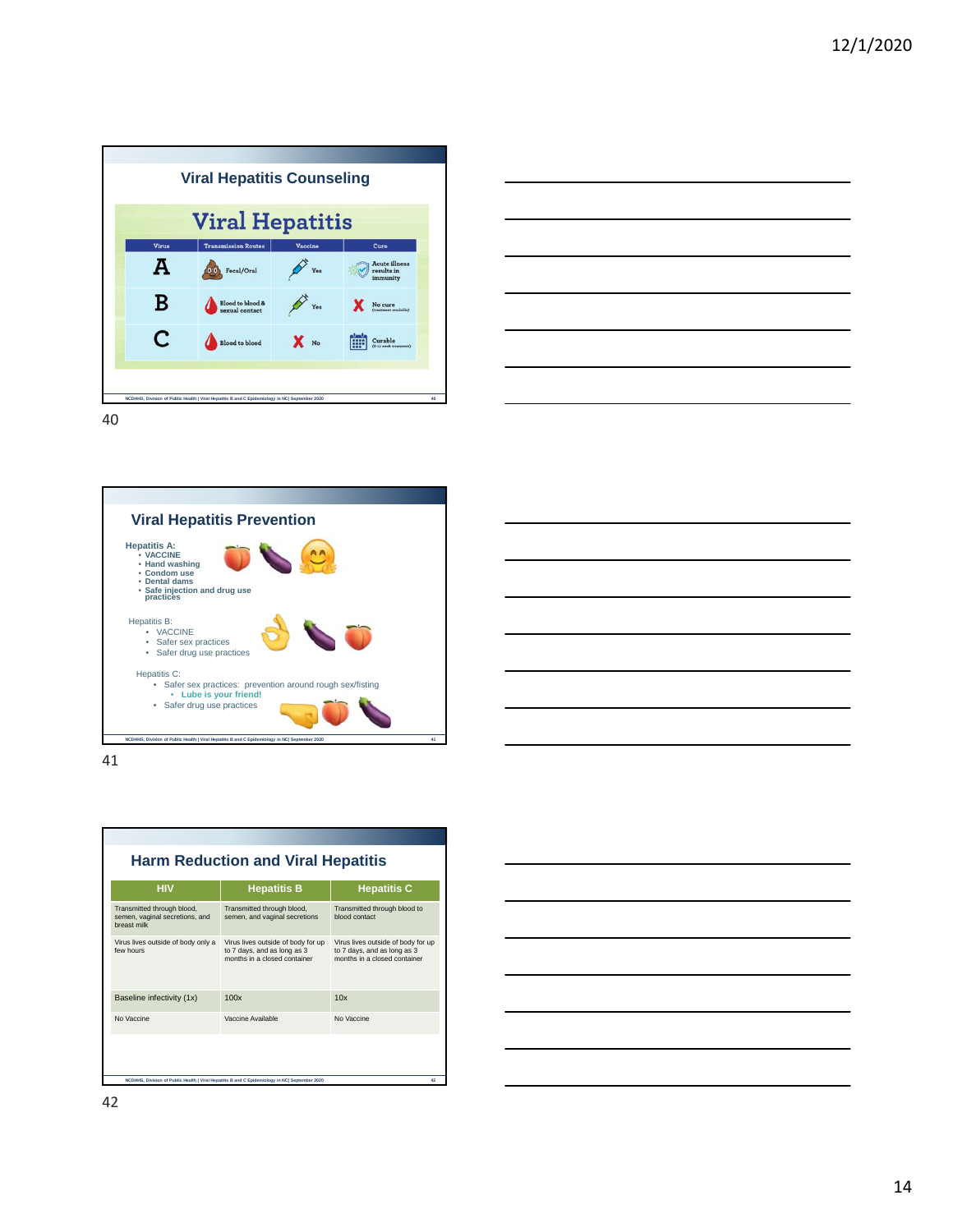## **Harm Reduction**

- Viral Hepatitis can be spread by sharing:
	- o Drugs themselves
	- o Water
	- o Cottons
	- o Cookers
	- o Syringes and Ties
	- o Blood on surfaces, will later contaminate other items
	- o Bloody fingers
	- o Pipes
	- o Nasal straws
	- **nch** of Public Health | Viral Hepatitis B and C Epidemiology in NC| September 2020

43

| Harm Reduction: A few sample messages<br>Iry to use different methods to take drugs ↓<br>❖ Can you snort it?<br>❖ Can you smoke it?<br>* Take it orally?<br>❖ Take it intra-anally? |  |
|-------------------------------------------------------------------------------------------------------------------------------------------------------------------------------------|--|
| *Never share: this goes for all works, especially cotton and water                                                                                                                  |  |
| ❖ Clean surfaces with 10% bleach before and after                                                                                                                                   |  |
| ۰<br>Other options: water, ethanol, hand sanitizer                                                                                                                                  |  |
| ❖ Wash hands, use hand sanitizer to clean off fingers                                                                                                                               |  |
| <b>◆Utilize Syringe Exchange Programs</b>                                                                                                                                           |  |
| NCDHHS. Division of Public Health   Viral Hepatitis B and C Epidemiology in NCI September 2020                                                                                      |  |

E 44

| Non-stigmatizing language                                                                  |                                                                                                                                                                                                                 |                                                                                                                                                                                                                                                          |  |  |
|--------------------------------------------------------------------------------------------|-----------------------------------------------------------------------------------------------------------------------------------------------------------------------------------------------------------------|----------------------------------------------------------------------------------------------------------------------------------------------------------------------------------------------------------------------------------------------------------|--|--|
| Instead Of                                                                                 | Use                                                                                                                                                                                                             | Because                                                                                                                                                                                                                                                  |  |  |
| <b>Addict</b><br><b>User</b><br>Substance or drug abuser<br><b>Junkie</b><br>Former addict | Person with opioid use disorder<br>(OUD) or person with opioid<br>addiction (when substance in use is<br>opioids1<br>Patient<br>Person in recovery or long-term<br>recovery/person who previously<br>used drugs | Person-first language.<br>$\ddot{\phantom{0}}$<br>The change shows that a person<br>"has" a problem, rather than "is" the<br>problem.<br>٠<br>The terms avoid elicit negative<br>associations, punitive attitudes, and<br>individual blame. <sup>7</sup> |  |  |
| Habit                                                                                      | Substance use disorder<br><b>Drug addiction</b>                                                                                                                                                                 | Inaccurately implies that a person is<br>٠<br>choosing to use substances or can<br>choose to stop.                                                                                                                                                       |  |  |
| Abuse                                                                                      | For illicit drugs: Use<br>For prescription medications:<br>Misuse, used other than prescribed                                                                                                                   | The term "abuse" was found to have<br>٠<br>a high association with negative<br>judgments and punishment.                                                                                                                                                 |  |  |
| Clean                                                                                      | Not currently or actively using drugs<br>٠<br>Sterile or new supplies                                                                                                                                           | Use clinically accurate, non-<br>stigmatizing terminology the same<br>way it would be used for other<br>medical conditions.                                                                                                                              |  |  |
| Dirty                                                                                      | Person who uses drugs<br><b>Tested positive for drugs</b>                                                                                                                                                       | May decrease patients' sense of<br>hope and self-efficacy for change.                                                                                                                                                                                    |  |  |
| <b>Addicted baby</b>                                                                       | Baby born to mother who used drugs<br>٠<br>while pregnant<br>Baby with signs of withdrawal from<br>prenatal drug exposure<br>Baby with neonatal opioid<br>withdrawal/neonatal abstinence<br>syndrome            | Babies cannot be born with addiction<br>$\cdot$<br>because addiction is a behavioral<br>disorder-they are simply born<br>manifesting a withdrawal syndrome.<br>٠<br>$\ddot{\phantom{0}}$<br>Using person-first language can<br>reduce stigma.            |  |  |

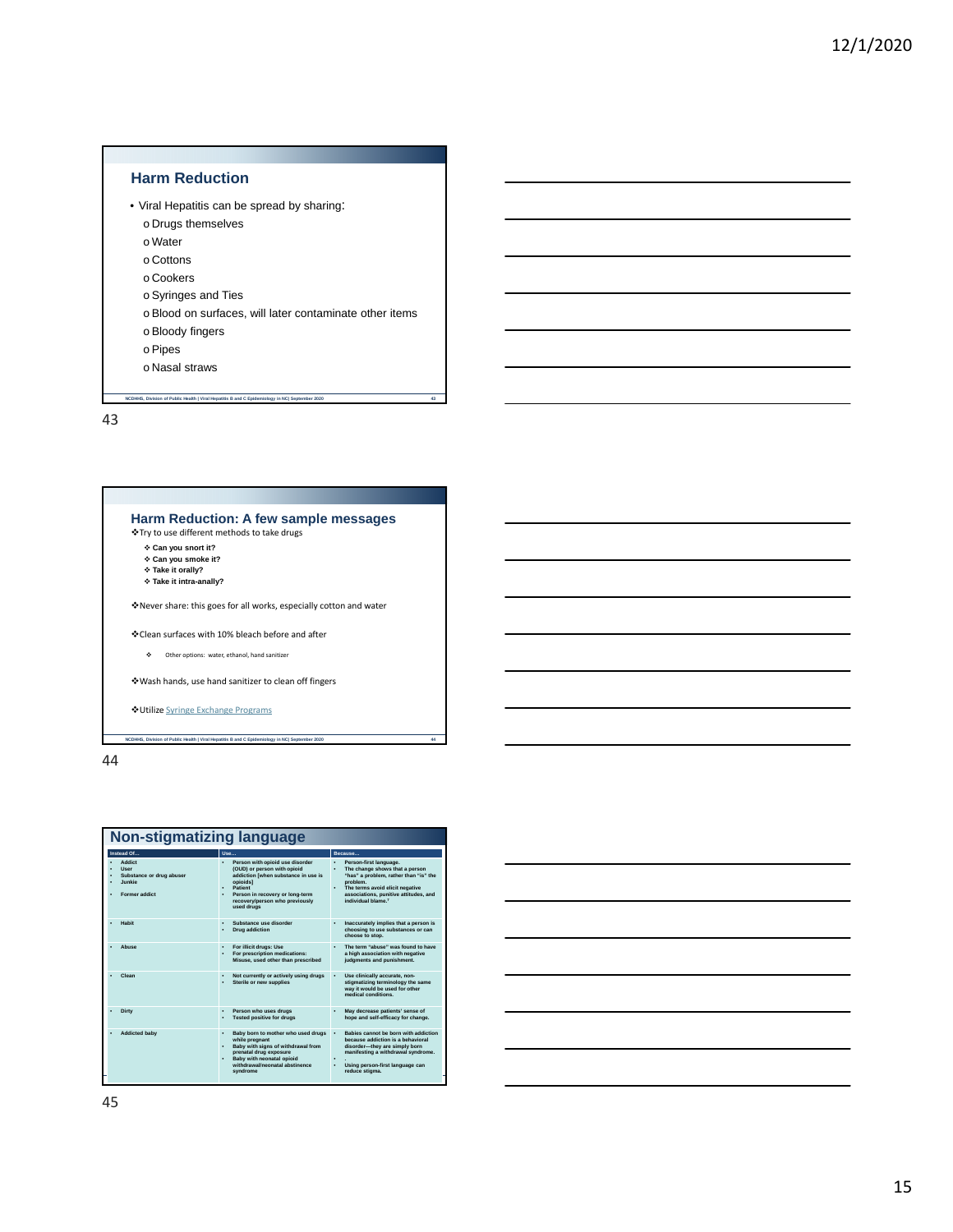## **North Carolina Resources for HCV**

- **State resource website: https://epi.dph.ncdhhs.gov/cd/diseases/hep\_c. html**
- **Bridge Program: counsellors connect patients with resources and treatment once tested positive**
- **Viral Hepatitis Prevention Nurse: follow kids with perinatal exposure**
- **CHAMP: program connecting prescribing providers with GI mentors at two academic institutions to improve access to treatment**

**NCDHHS, Division of Public Health | Viral Hepatitis B and C Epidemiology in NC| September 2020 46**

46

#### **Bridge Counselors: Referral Process**

- **Referrals: Local Health Department (LHD), private provider, community-based organization (CBO), self-referral**
- -
- **Outreach:** − **Call three times,** − **Send letter** − **Follow up after one year if not ready or not reached**
- Bridging session appointment with counsellor: Offer comprehensive care resources<br>• Housing<br>• Food stability<br>• Syring services and harm reduction<br>• Primary care<br>• SUD treatment/MAT<br>• SUD treatment/MAT
	-
	-
	-
	-
	- **Wound care Hepatitis B/C, HIV and syphilis testing HCV treatment**
- **First appointment with HCV treater**
- **Bridge Counsellor Follow up through 12-week treatment**
- **Follow up for Sustained Viral Response (SVR) or cure**
- **1 year reinfection check in**

**NCDHHS, Division of Public Health | Viral Hepatitis B and C Epidemiology in NC| September 2020 47**

47

#### **Hepatitis C Bridge Counselor Contacts Region 1: Sally Sutton Home base: Jackson Co HD Phone: (828)587-8291 Email: sallysutton@jacksonnc.org Statewide: Morgan Culver Home base: Raleigh, NC Phone: (919)546-1614 Email: morgan.culver@dhhs.nc.gov**

**Region 2: Michelle Goyeau Home base: CCWNC- Asheville Phone: (828)348-2190 Email: mgoyeau@ccwnc.org**

**Region 8: Rebecca Morgan Home base: New Hanover Co HD Phone: (910)798-6516 Email: remorgan@nhcgov.com**

**NCDHHS, Division of Public Health | Viral Hepatitis B and C Epidemiology in NC| Sep** 

#### **Region 10 and Statewide Support:**

**Kayla Ellis Home base: Raleigh, NC Phone: (919)546-1689 Email: kayla.ellis@dhhs.nc.gov**